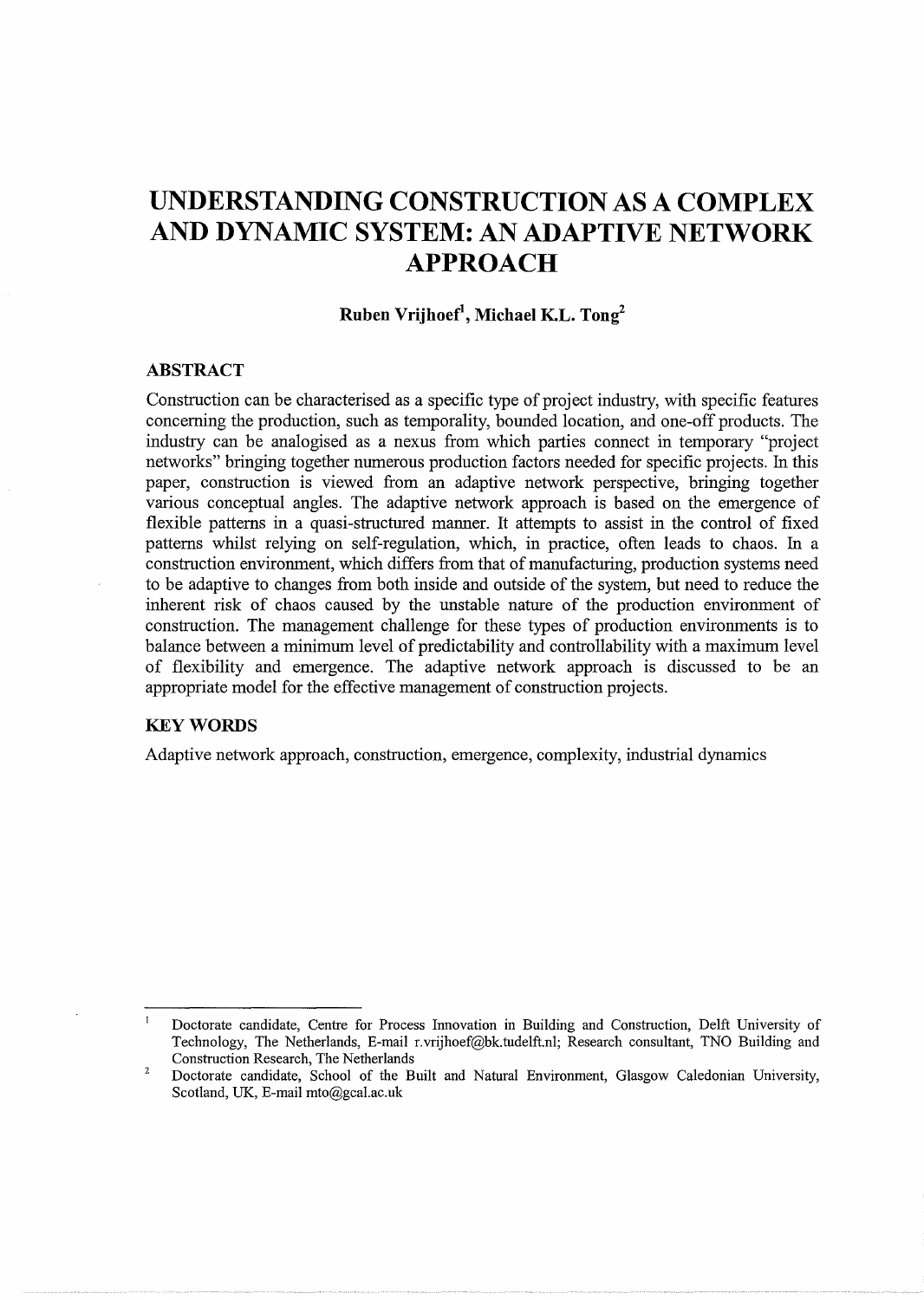## **INTRODUCTION**

According to (Ball 1988), the main shortcoming of the traditional procurement system was that the main contractors utilise a "merchanting" system based on financial optimisation logic, where fixed costs are kept to the minimum and with extensive use of plant hire and subcontracting of the workforce. The resultant vertical disintegration has lead to the construction industry's fragmentation and the use of complex contractual arrangements. The tendency of main contractors for recourse to market forces in their strategic outlook has resulted in the malaise found in the industry, such as: low profitability; detrimental "boom & bust" cycles; widespread short-termism; endemic high cost and low productivity; and most important of all, client dissatisfaction. (Benhaim & Birchall 1999) claimed that main  $contractors - through the merchanting system - have damaged the flexible construction$ process to such an extent that the process based regulation mechanisms, i.e. the professional codes of practice and informal relations on site, have impacted on the effective application of contracts in operational situations. The authors also reflected that the current move towards greater integration (referring to partnering) could be interpreted by the voluntarist sociological approach of the collective-action theory. But by merely extending the traditional use of outsourcing or subcontracting could lead to the creation of cumbersome hierarchical structures consisting of several tiers of suppliers, forming complex supply chain networks. The weak co-ordination by traditional market contracts along with high levels of fragmentation poses numerous problems in the organisation of a supply network in construction projects.

There exists a need for supply chain concepts in construction to be able to cope with the organisational complexity and implicit structures of the industry. The network approach is presented here as an appropriate basis for analysis and configuration of governance of project coalitions and supply chain management in construction (Pryke 2002, 2003). This is achieved through an exploration of theoretical perspectives to industrial networks and complex adaptive systems, as a alternative methodology for the effective management of construction supply chains. The adaptive network approach could enable supply chains to be adaptive to changes from both inside and outside of the supply system.

## **INDUSTRIAL NETWORKS: THREE THEORETICAL PERSPECTIVES**

Earlier studies by Vrijhoef and Tong (2004) showed the significance of industrial networks in the examination of the construction industry. It was inferred that inter-firm networks might be dynamic either because of changes to its composition, as members come and go, or due to adjustments of inter-relationships by existing members. Two generic types of industrial networks were found, based on distinct change processes. In the first type, relations are socially integrated and change is more a function of collective learning and social control, consistent with the neo-institutional perspective. In the second type, however, inter-firm relations are mostly competitive and change occurs mainly through the substitution of individual firms in the organisational population, consistent with the ecological perspective.

The neo-institutional perspective with regards to organisational analysis focuses on the social aspects of organisational behaviour, which includes inter-organisational relations. Success is seen as tightly integrated systems, although the mechanisms of integration may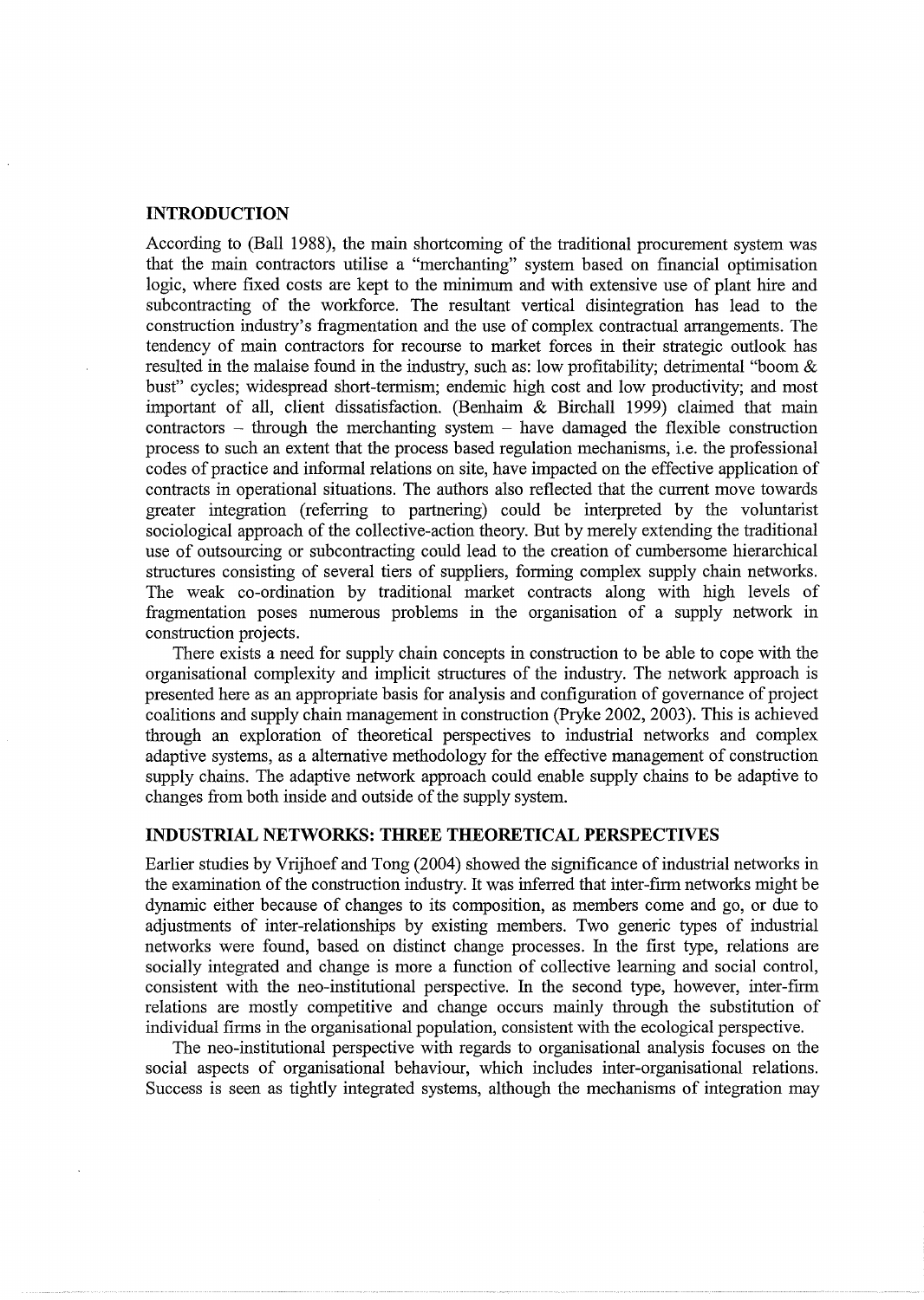vary widely. Dense networks may provide opportunities for co-operation through cognitive sharing, imitation, and regulation. Successful co-operation results from effective learning, both individually and collectively, and enhances the long-term viability of individual firms and the network as a whole. To the extent that all firms in the network draw on network-level resources, depending upon their particular position within the network and their connections to others, one would expect failure rates in the network to be relatively low.

In contrast to the neo-institutional focus on the social quality of inter-firm relations, and the micro-processes linking environments and organisations, the ecological model emphasizes resource competition and focuses on external selection forces fuelling the competitive struggle (Hannan & Freeman 1989). The resultant scenario as a result of selection pressures is that the less effective organisations are eventually driven out of the population and an element of inertia within organisations appears to hinder the capacity to react to changes in order to keep pace with environmental turbulences. Strong network embeddedness is therefore a liability, limiting firms' adaptability in volatile environments. High firm mortality rates would be interpreted from this perspective as an indicator of network vitality only if founding rates are high as well,

The neo-institutional and ecological perspectives thus offer different interpretations of the dynamism and flexibility linked to industrial networks. From the neo-institutional perspective, network flexibility is the outcome of existing firms continuously learning, through networks, new competencies and adjusting old ones. Successful inter-firm networks are socially dense and evolve through collective learning. From the ecological perspective, network flexibility reflects the continuous re-composition of networks with a different mix of specialized firms. Relations are competitive, changing mainly through the differential selection of firms.

The complexity theory perspective adds to these perspectives from a viewpoint of organic growth. The complexity theory originates from evolution science and biology viewing organizational systems as organic systems dominated by intrinsic disorder and chaos, evolution according to certain basic rules and dynamical self-organization (Lewin 1999). Anderson (1999) presents four basic elements of complex adaptive system: agents with schemata, self-organizing open systems receiving energy from outside, co-evolution on the edge of chaos and system evolution based on recombination. This view is based on the notion of agents (individuals, groups or coalitions of groups) in a system behaving according to certain "cognitive structures", and influencing each other. The system is therefore selforganising, but needs to import energy to maintain the self-organized state. Agents co-evolve with each other according to a dynamic equilibrium and power laws lying keeping the coevolution of agents on the edge of chaos. The system evolves over time because of new entry, exit or transformation of agents, and the evolution of the connections between agents. Anderson et al. (1999) observe measures taken to increase the level of control of complex organizational systems by simplification and modeling. The challenge of control here is living between too much order and too much disorder. Disorder and complexity can be reduced by standard policies and procedures (codification and institutions) or absorbing complexity by building a relational network. By taking measures the system can be manipulated in order to increase interdependencies between actors (i.e. agents) and policies, to encourage search behavior and goal sharing. Tighter synchronization between actions,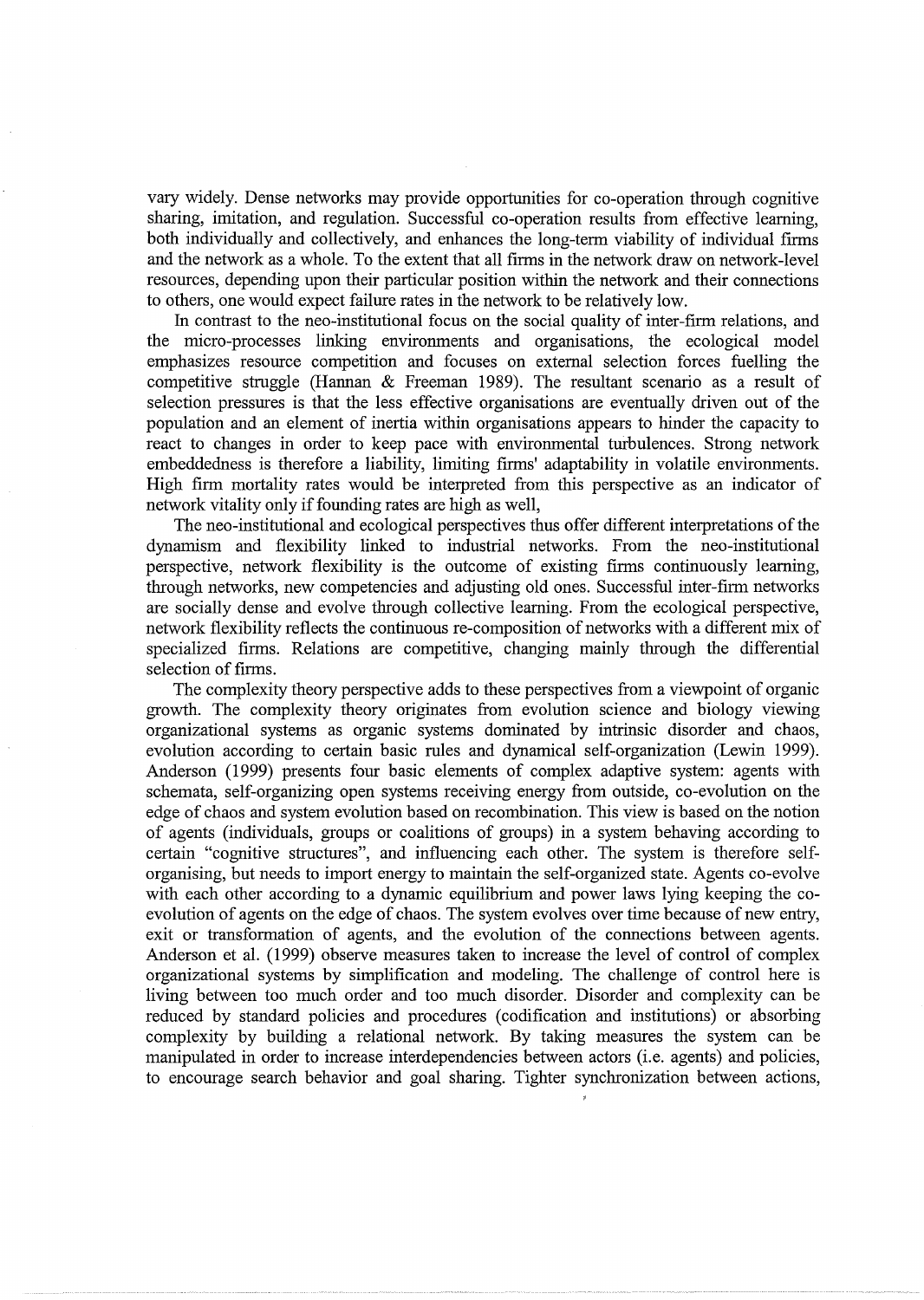recombination of partial solutions and team production must encourage cooperation and interaction between actors reducing the level of chaos and establishing the dynamic equilibrium of the system. The theories presented indicate the importance of viewing projects as complex adaptive systems.

## COMPLEX ADAPTIVE SYSTEMS

The different perspectives offered by the neo-institutional and organisational ecology models present a basic dilemma for industrial organisations between internality and externality, competition and co-operation, evolution and control. In his view of a "new economy" Langlois (2002) observes the rise of a more ecological industrial model, and a shift from internal to external capabilities. The "vanishing hand" argument proposed by Langlois is based on a society that is getting ever more volatile, variable and diverse. The increasing speed of societal and technological developments demands increased dynamic capabilities and responsiveness of industrial systems. Langlois argues that 'largely vertically integrated firms are becoming less significant and are joining richer mix organisational forms'. Less vertically integrated and centrally coordinated firm, yet interlinked and extended, being able to respond to ever faster changing circumstances, will become a larger part of the industrial landscape. However, in their explanation of complex organisational dynamics, Dooley and Van de Ven (1999) propose that the observation of "chaotic organisational dynamics" may indicate the implicit presence of control and structure instead of the lack of it. In a changing organisational system though, this is another form of control that was present previously.

In his analysis and design model of complex adaptive systems (CAS) of organisational change, Dooley (1997) states that such systems are dominated by concept, including chaos, random behaviour, internal and external dependence and organic growth (evolution). Their development is characterised by structural change and continuous evolution of apparent chaos and interaction with the (turbulent) environment and self-organisation (Morel & Ramanujam 1999). When the system reaches the "edge of chaos", it spontaneously self-organises into new structures. Design of complex adaptive organisations must be a balance of convergent and divergent forces, and is organic rather that linear (Dooley 1997). Designing should be interpreted more as conditioning and channelling a development, i.e. "evolutionary design" (Langlois 1998). In a way, a CAS could be described as a "living system" in contrast to a "planned system" (Towill 1996).

#### INDUSTRIAL NETWORKS AS COMPLEX ADAPTIVE SYSTEMS

Powell (1990) criticised the argument that hybrid modes of governance can be arrayed in a continuum with market transactions at one end and hierarchy (i.e. vertically integrated firm) at the other end. Powell states that a hybrid mode of organization is a form of governance that is distinctly different from market and hierarchy. He used the term network to classify such ties between firms. Networks are more flexible and complex than hierarchies (Powell 1990).

In this perspective, industrial networks are adaptive systems with a minimum level of control and vertical integration, and a maximum level of flexibility and connectivity. Yet again, the dilemma between control and evolution arises. In addition, from the focal firm's point of view, the manner and extent of configuring and controlling the network is dependent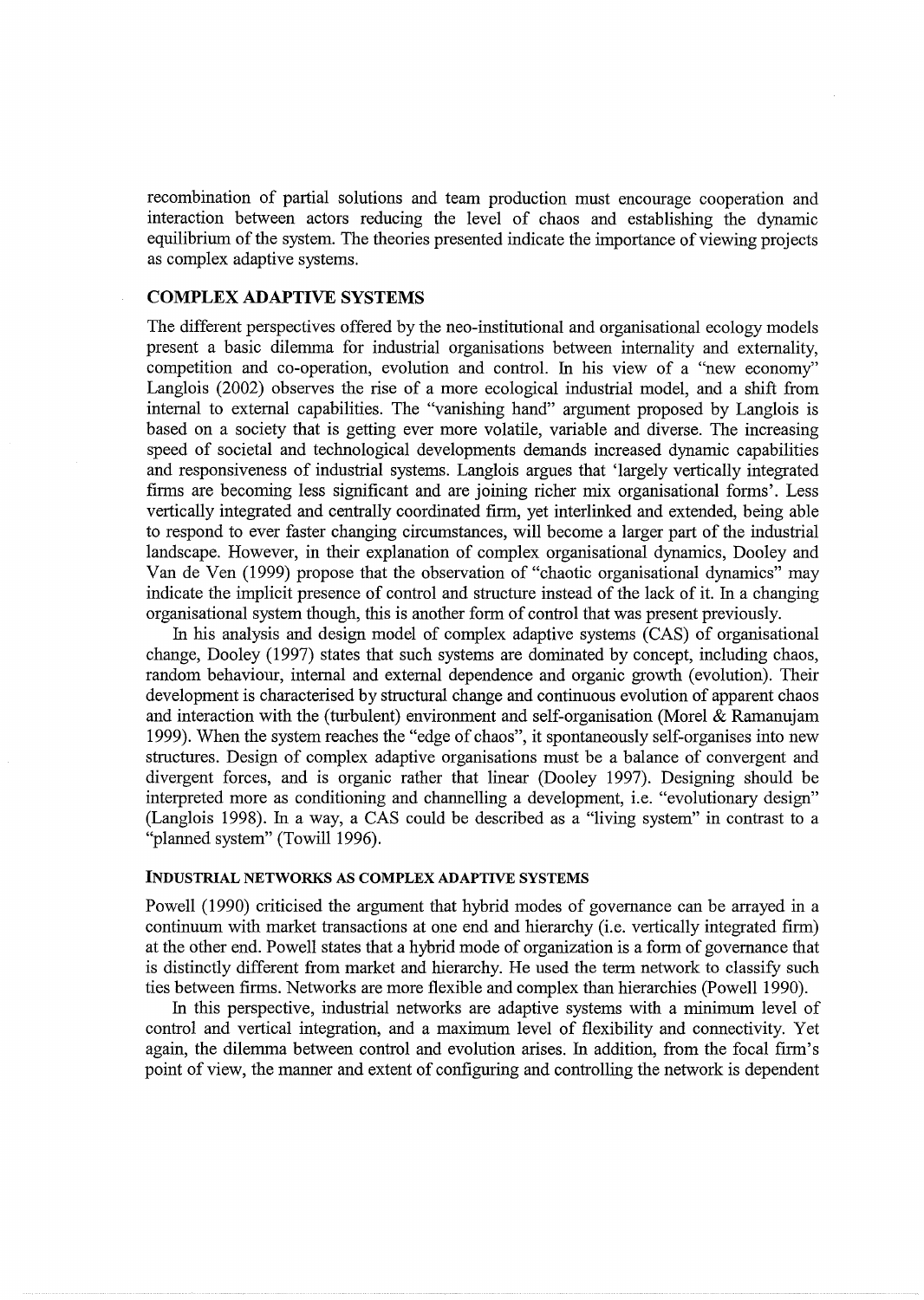on various factors that include the type of product and the level of influence and power of the focal firm (Cox 1999, Cox et al. 2001, Lamming et al. 2000, Zheng et al. 2001).

#### CONTROL VERSUS EMERGENCE, STRUCTURING **OR** EVOLUTION, AND EMBEDDEDNESS

Compared with markets, networks provide potential for flexible integration, learning and exchange of information. Networks are particularly suitable when there is a need for flexible production control (Hakansson 1992). Sturgeon (2002) proposes the modular production network as a model of industrial organisation with high levels of outsourcing, interaction and flexibility. When observing supply networks as complex adaptive systems, there is a need to be a balance between control and emergence of the network. Control detracts from innovation and flexibility. Emergence decreases predictability and manageability of operations (Choi et al. 2001).

Alternatively, it is a question of engineering (formal structuring) or evolution (informal structuring) of inter-organisational cooperative relationships and processes, and the extent to which this is possible and effective (Bresnen & Marshall 2002). The engineering approach implies the possibility to structure and control inter-organisational arrangements in a relatively linear manner, and presupposes more clear business objectives (signification), power relations among partners (domination), and joint market opportunities (legitimation) (Smith Ring & Van de Ven 1998; Sydow & Windeler 1998). Instead, the evolution approach is aimed at finding or creating common values, based on equality and reciprocity, and "organic growth" of inter-organisational cooperation (Axelrod 1984), including education and socialization processes (Lehtinen 2001). The evolution as well as the engineering approach aims at a more integrated network structure. Through "social engineering", including trust building, intensified information exchange and interaction, and joint problem solving arrangements, inter-firm relations get socially as well as structurally more embedded (Uzzi 1997).

#### COMBINING COMPLEX ADAPTIVE SYSTEMS **WITH** ADAPTIVE NETWORKS

There is growing realisation of the importance of managing both the physical and social relationships within and between firms in response to adapting to growing market complexity. This approach highlights a shift from closed to open systems thinking and the importance of interacting with the environment, as firm survival is dependent on its ability to adapt to markets. This systems approach attempts to analyse a subsystem in a wider context by coordinating a connected network of companies (Christopher 1992). The solutions generated often have important consequences for the whole supply chain and may results in the strategic alignment of sub-units in order to allow for seamless co-ordination along the supply chain. Although good at describing and modelling the flow of information and materials, the increased complexity in terms of human interaction in network forms of organisation makes general systems theory incomplete. Rigby et al. (2000) argue that interfirm agility can not be fully understood by utilising simple unidirectional cause and effect that is favoured by general systems theory. The reason being that such an approach does not take into account the more subjective aspects of human interaction. It is also naive to envisage relationships in networks as being trusted, fair and reciprocal. Instead, it would be more realistic to conceptualise social processes and networks as full of tensions and contradictions,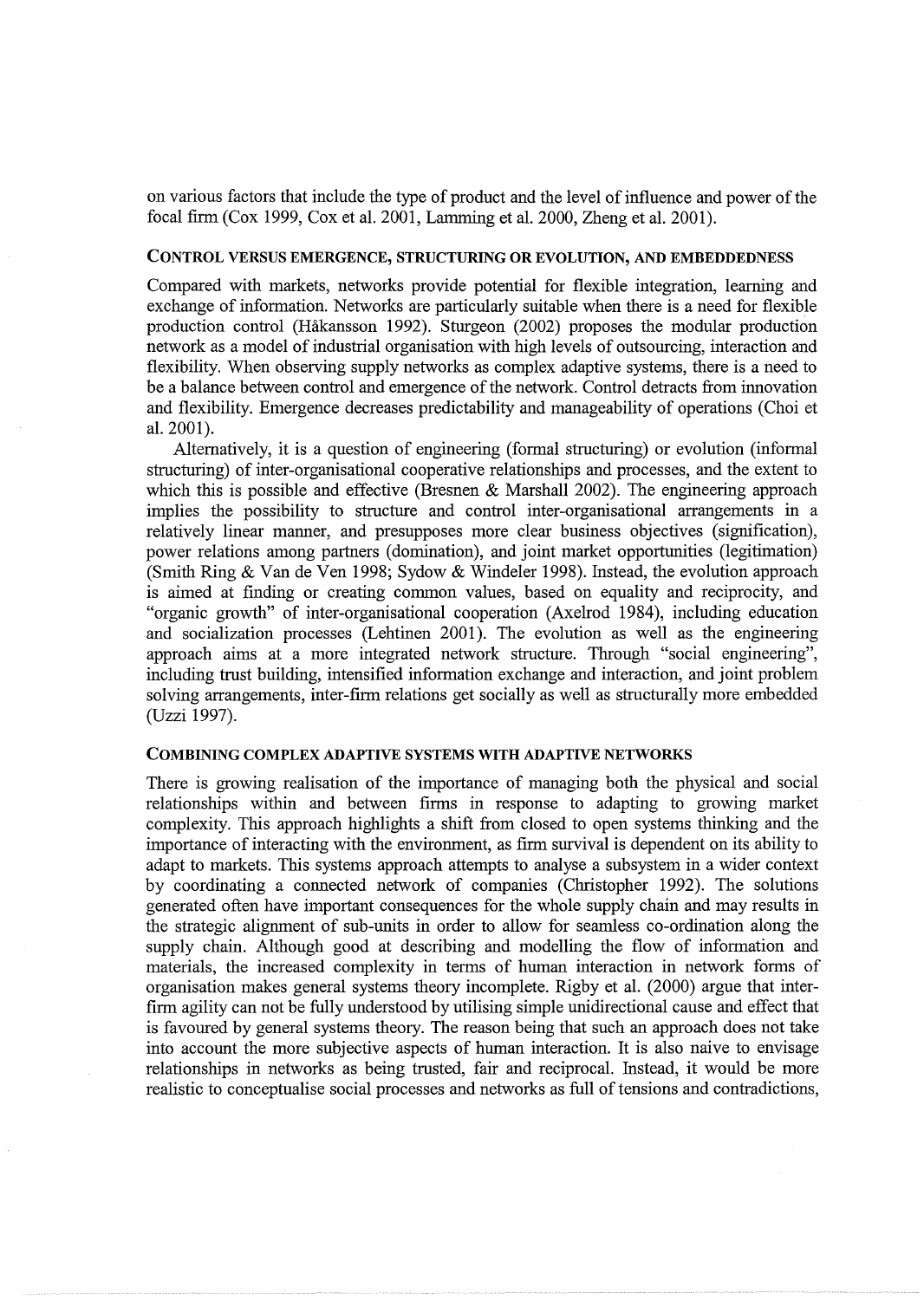governed by a dialectic of control which can only to some extent be tamed by an appropriate governance structure that is based on a process of permanent reproduction (Sydow & Windeler 1998). The portrayal of industrial networks as complex adaptive systems has significant implications to the study of construction projects.

## ADAPTIVE NETWORK PARADIGM APPLIED TO CONSTRUCTION

The construction industry is a specific type of project industry. As a consequence, relations between firms are mostly maintained for the duration of projects only. In addition, construction projects have often a large scope, long lead-times, and involve many parties and stakeholders. Supply chains are not merely directed towards "classical goals" such as minimising transaction costs, but also towards enhancing the transfer of expertise and information on planning, design, construction and maintenance between parties, and ultimately towards striving for joint value maximisation. Construction supply chains often lack integration due to the many different firms involved in the production of a built object. Therefore the industry is often blamed for being fragmented (Latham 1994). More centralised governance mechanisms have been proposed in the industry to relieve the fragmentation, reduce costs as well as increase value (Voordijk et al. 2000). The emergence of more centralised forms of organising supply chains would imply a shift to more hierarchical, vertically integrated structures. Co-operation and integration between supplying, constructing, and designing parties in networks would make it possible to present a total product with quality guarantees to the market.

On an industry scale, Dubois and Gadde (2002) distinguish tight (contractual) couplings in projects and loose couplings in the permanent network within the industry. The industry is therefore considered as a "loosely coupled system". The pattern of couplings influences productivity, innovation and the behaviour of firms. In terms of organisational behaviour, cultural and human issues, such as trust and learning, have been indicated as major implications on construction supply chains (e.g. Love et al. 2002). The network approach would therefore not only improve the performance of construction supply chains, but also the socio-organisational basis of the inter-firm relationships within the supply chain.

## THE EXTENDED ENTERPRISE AND THE VIRTUAL ORGANIZATION AS GOVERNANCE MECHANISMS FOR ADAPTIVE NETWORKS IN CONSTRUCTION

Karlsson (2003) observes that contemporary industrial organization and production strategies increasingly put emphasis on the operations that are external to traditional organisational environments, and managing operations in an external network. Karlsson calls this the shift from an enterprise to an "extraprise". This concept is close to the extended enterprise (O'Neill & Sackett 1994) and the virtual corporation (Davidow & Malone 1992). The extended enterprise and the virtual corporation are similar concepts aimed at the establishment of partnerships between firms to achieve joint business success. According to Browne and Zhang (1999), the difference lies in the dynamism and temporality of the virtual corporation, and the stability and longer-term focus of the extended enterprise. The emergence of the concepts of the extended enterprise and the virtual corporation has raised the question of what co-ordination mechanisms keep these enterprises together.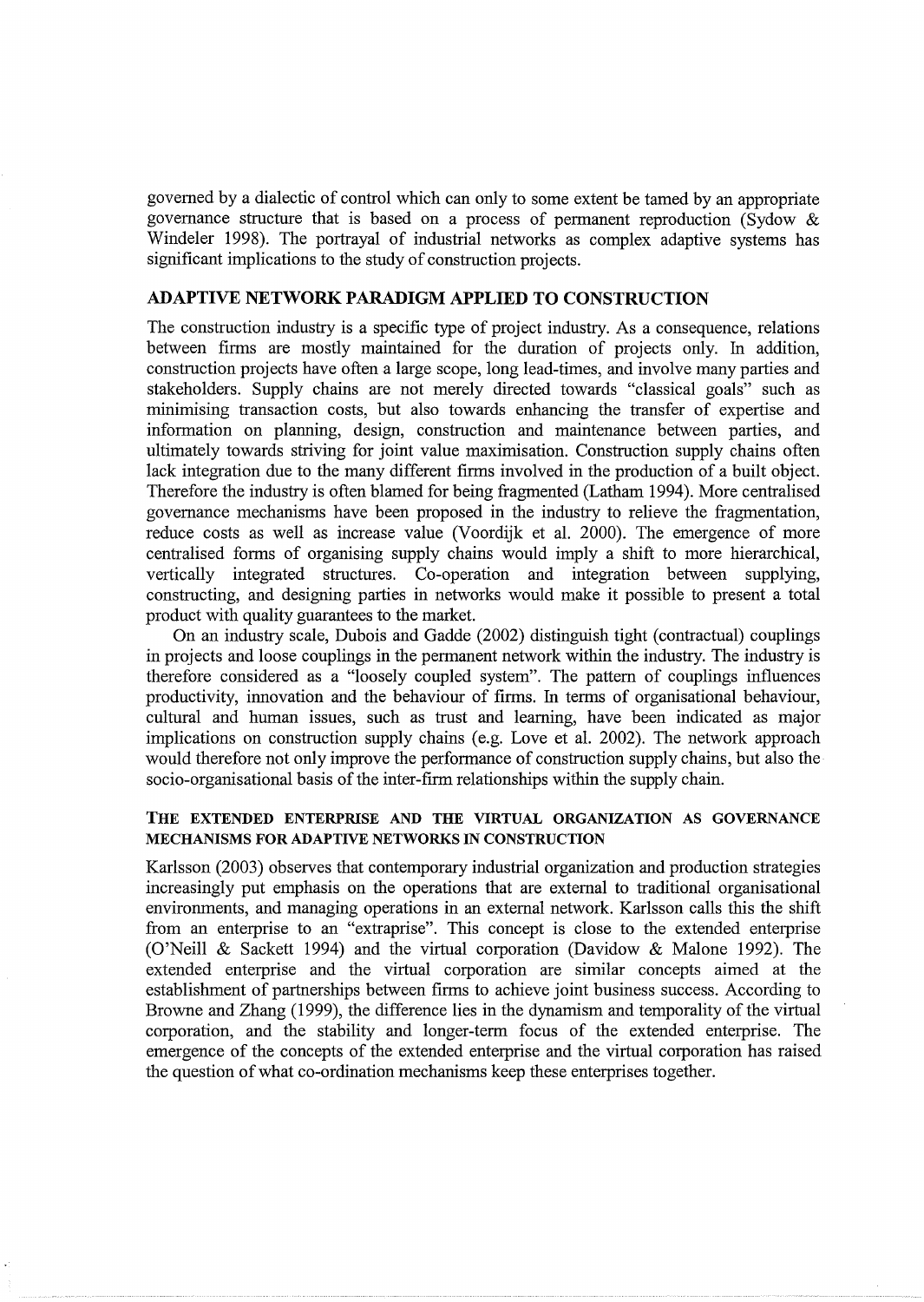The idea of the extended enterprise and virtual organisations in construction has first been discussed by Eccles (1981) by observing a construction project as a "quasi-firm" with strong linkages between firms involved in the project as if it were one firm delivering one built object to the end customer. Two important issues impact the idea of extended enterprises and virtual corporations in the construction supply chain: the division and allocation of the many specialised operations and tasks among the many specialist firms, and the strong project focus of construction. As described above, this is particularly an issue in the construction industry because of the prominence of SMEs. Compared with the models of extended enterprises in manufacturing (O'Neill & Sackett 1994), the model for construction must be able to cope with the relative high level of fragmentation and temporality of construction projects, or the model should propagate the recurrence of inter-firm cooperation in different projects (Komelius & Wamelink 1998).

Since supply chains in construction are dominated by fragmentation and a general lack of integration, application of the concepts of the extended enterprise and the virtual corporation to construction supply chains implies a higher level of integration between firms. In order to achieve higher levels of supply chain integration, Dainty et al. (2001) observe the need to facilitate inter-firm relationships, achieve mutual benefits and build trust at key interfaces in the supply chain (client/contractor, consultant/contractor, contractor/subcontractors, subcontractor/suppliers etc.). It is crucial to take away the ingrained barriers of traditional relationships and the adversarial culture in construction practice, and instead, introduce a change management framework to facilitate the implementation of supply chain management at an operational level (Dainty et al. 2001).

#### COLLABORATIVE GROUPING AND INTEGRATION OF ACTIVITIES

At the operational level networks can be achieved by grouping of activities in an extended/virtual enterprise setting. Wu and Sun (2002) propose a model of merging, grouping and interlinking core activities, irrespective of the party in the supply chain executing the activities. The links between the activities predefine the interfaces, interaction and communication between the parties. Nicolini et al. (2001) add the concept of clusters to the integration of activities in construction projects. Activities are first integrated to activity clusters and then made up into subsystems of the entire product structure. In terms of the extended enterprise within the supply chain Bitici et al. (2003) propose the integration of all activities in an extended business process encompassing all parties in the supply chain (i.e. value system) to create and sustain competitive advantage in a collaborative system (i.e. the extended enterprise).

## DEVELOPMENT OF ADAPTIVE NETWORKS AND FLEXffiLE SUPPLY CHAINS IN **CONSTRUCTION**

The development of adaptive networks as organisational structures in the construction industry is highly dependent on the environment. Shirazi et al. (1996) argue that relative complex environments in construction lead to greater decentralisation of authority, particularly by delegation. Technological complexity, uncertainty and distributed expertise among parties cause great numbers of specialists involved in the project, leading to greater project complexity. In terms of development of adaptive networks, this calls for a flexible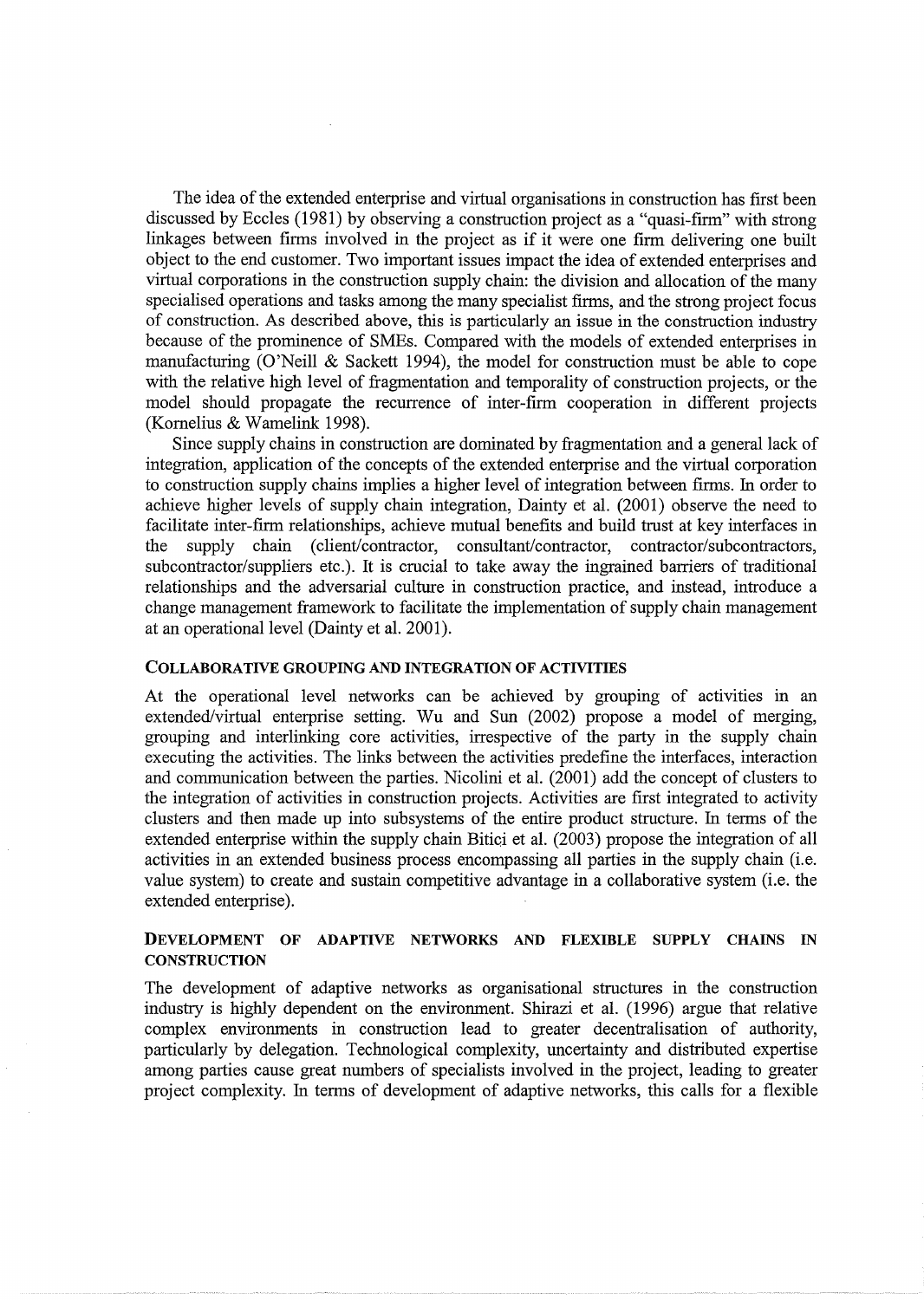supply chain organisation including the following six supply chain flexibility components: operations system flexibility, market flexibility, logistics flexibility, supply flexibility, organisational flexibility and information systems flexibility (Duclos et al. 2003). Based on these components, flexibility measures must be put in place across the firms in the supply chain in two flexibility dimensions: resource flexibility and coordination flexibility. Tendering and procurement mechanisms must be aimed at selection of best available resources and competencies, to be able to build a group of firms that operate in a network (Palaneeswaran et al. 2001). The group of firms is lead by a supply chain of network broker.

#### **INTER-ORGANISATIONAL LEARNING**

In order that an Adaptive Network approach can be implemented successfully, a closer focus on inter-organisational (between organisations) learning processes must be made. This extension to the traditional intra-organisational (within organisations) learning has developed in the past 10 years as a result of inter-organisational collaborative entities like joint ventures, strategic alliances and networks. Up to now, the literature has concentrated primarily on studying the requirements for successful learning between organisations with the help of such conceptual notions as transparency and receptivity, experiential similarity and diversity, and inter -organisational trust (Larsson et al. 1998).

Less attention has been devoted, however, to the empirical examination of the way interorganisational collaborative constellations actually learn as unique learning entities by producing inter-organisational standard operating procedures, routines and other ''interorganisational rules" that, it can be assumed, will differ to some extent from the experiential rules of the individual organisations that constitute the formal collaborations (Holmqvist 2003). This is particularly pertinent for the construction industry and the same author has also observed that within inter-organisational learning processes the source of dominance often shifted, and authority remained vague, thus making any consistent or continuous control of learning processes unlikely. Intra-organisational learning processes appeared to generate much exploitative learning that created reliability in experience, whilst inter-organisational learning appeared to generate more explorative learning that maintained variety in experience. Both intra- and inter-organisational learning will be required to maintain both control and flexibility to the adaptive network approach. Additionally, this approach allows for the early detection of "weak signals" that could prove invaluable to the development and improved learning of the network. Such signals would otherwise be invisible to traditional forms of management.

## **CONCLUSIONS**

This paper presents an adaptive industrial network perspective based on emergence as well as control of inter-firm patterns in the management of construction supply chains. Production systems in a construction environment need to be adaptive to changes from both inside and outside of the system and must be observed as complex adaptive systems. The management challenge of adaptive networks is to balance between a minimum level of predictability and controllability, with a maximum level of flexibility and emergence.

This has been considered by incorporating the more established ideas of industrial networks with those of complex adaptive systems. The neo-institutional and ecological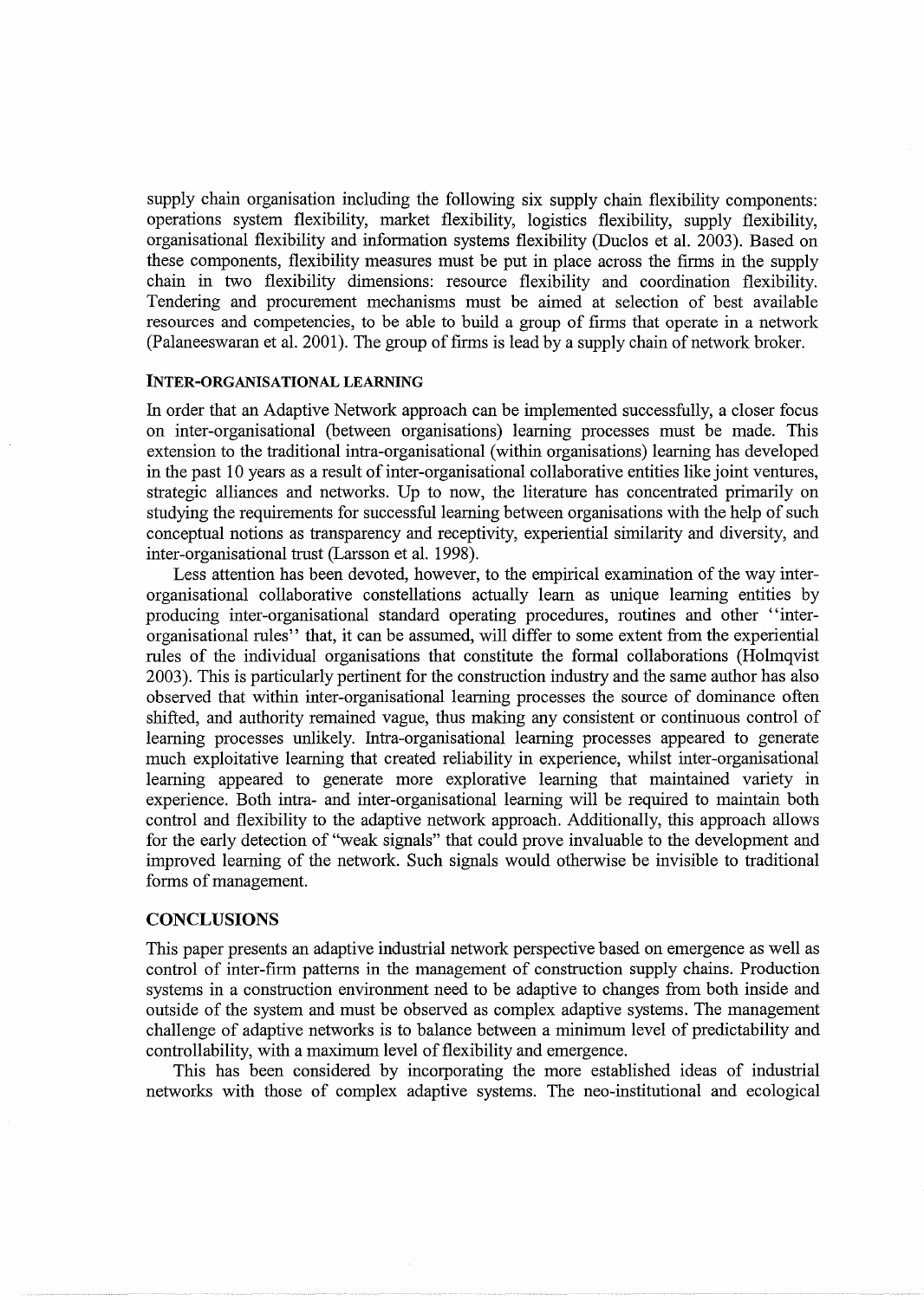perspectives may appear to be conflicting. The first emphasises cooperation and learning, whilst the latter on competition and natural selection. In fact the difference is mainly due to focus and the level of analysis. Depending on what practices are considered appropriate, institutional forces may either retard or encourage change. Industrial networks that combine cooperative and competitive processes, as well as social integration can either lead to change and innovation, or to inertia and path dependence.

The governance mechanism of adaptive networks was also found to promote connectivity of inter-firm concepts such as the extended enterprise and virtual corporations. The adaptive network approach was found to be an appropriate model for the effective management of construction supply chains. Application of these concepts must be aimed at collaborative grouping of resources, along with integration and coordination of activities in the supply chain, conducted in a flexible yet effective manner. The adaptive nature of this approach allows for the detection of weak signals through an ecological perspective, which contribute towards both intra- and inter-organisational learning. The resultant improvement to the understanding of the network provides better predictability in terms of more effective collaborations.

At present the production environment in the construction industry is mainly organised in separate projects involving relatively large number of independent firms. Therefore relatively high levels of emergence and fragmentation, disorder and chaos dominate construction. However from the complex adaptive systems concept, it is argued that a balance between control and emergence, integration and fragmentation, chaos and order should be established. Thus, in construction, this would imply a development towards more control and integration, by bringing in contractors, subcontractors and suppliers at the design stage. In terms of networks and supply chains, this means introduction of more "network orchestration", more centralised governance of supply chains and more "stabilised" production environments, and longer-term inter-firm collaboration. It implies also changing power regimes in the supply chain, changing division of roles and loss of autonomy. The focal firm in the supply chain, e.g. the main contractor or project developer, must act as the "supply chain broker", and the supply chain as "one firm". Competition in the construction industry may then shift from competition between individual firms toward competition between supply chains. The next step is to conduct further research with the use of case studies in order to identify whether the adaptive network approach has practical applications in construction projects. In particular, it will be interesting to examine advantages and implications (e.g. motivation and capabilities of firms) when applying more centralised and longer-term inter-firm arrangements and shared business strategies between multiple firms in construction supply chains, vis-a-vis the current fragmented nature of the industry containing a high level of SMEs and specialists.

## **REFERENCES**

Anderson, P. (1999). "Complexity theory and organisation science." *Organization Science* 10 (3), 216-232.

Anderson, P., Meyer, A., Eisenhardt, K., Carley, K., and Pettigrew, A. (1999). "Introduction to the special issue: applications of complexity theory to organisation science." *Organization Science* 10 (3), 233-236.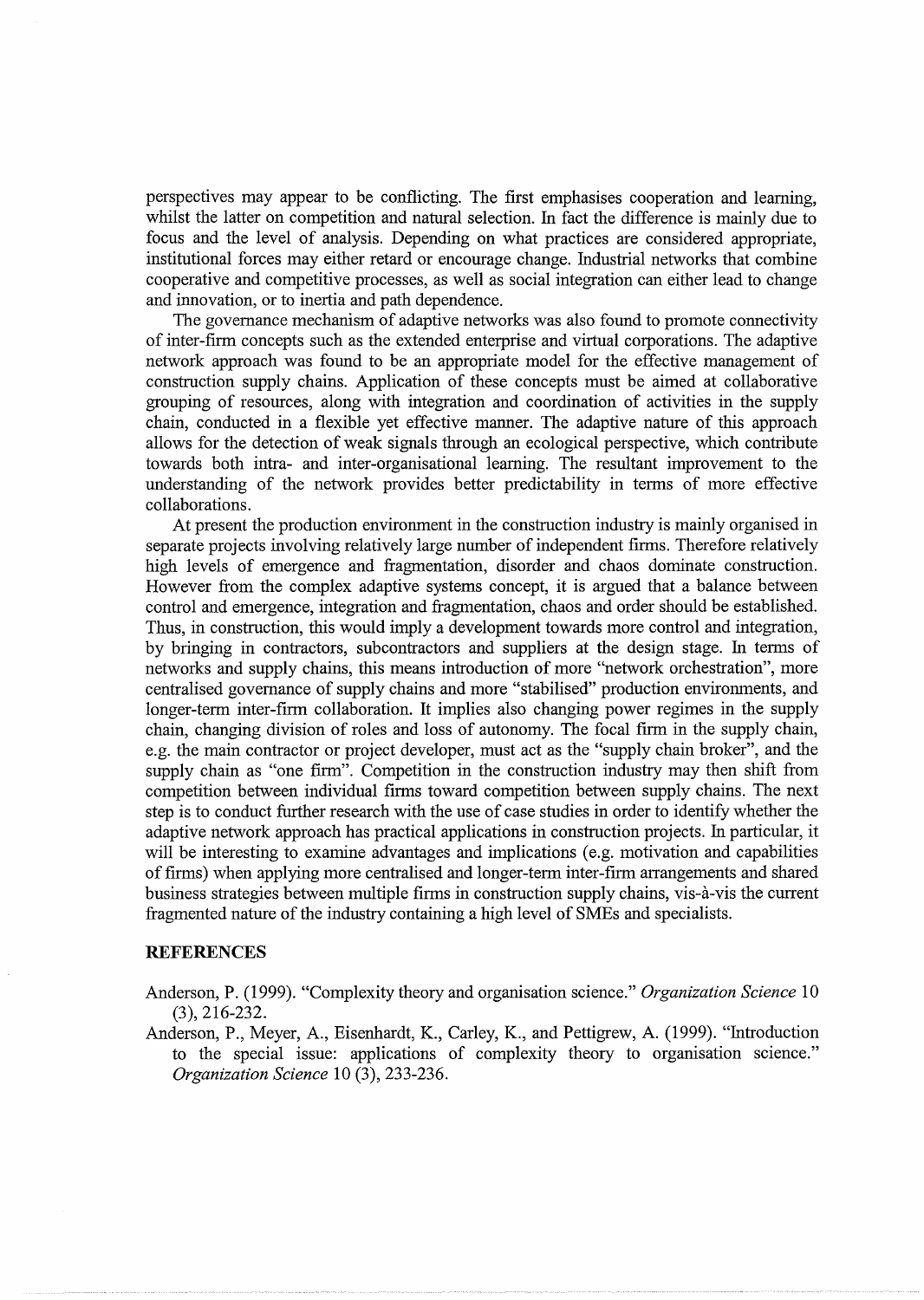Ball, M. (1988). *Rebuilding Construction.* Routledge, London.

- Benhaim, M. and Birchall, D. (1999). In: Ogunlana, S. 0. (Ed.). *Profitable partnering in construction procurement.* E & FN Span, Chaing Mai, Thailand, pp. 63-73.
- Bitici, U.S., Martinez, V., Albores, P., and Mendibil, K. (2003). "Creating and sustaining competitive advantage in collaborative systems: the what and the how." *Production Planning* & *Control14* (5), 410-424.
- Bresnen, M., and Marshall, N. (2002). "The engineering or evolution of cooperation: a tale of two partnering projects." *International Journal of Project Management* 20, 497-505.
- Browne, J., and Zhang,J (1999). "Extended and virtual enterprises: similarities and differences." *International Journal of Agile Management Systems* 1 (1), 30-36.
- Choi, T.Y., Dooley, K.J., and Rungtusanatham, M. (2001). "Supply networks and complex adaptive systems: control versus emergence." *Journal of Operations Management* 19, 351-366.
- Cox A. (1999). "Power, value and supply chain management." *Supply Chain Management: An International Journal4* (4), 167-175.
- Cox, A, Sanderson, J., and Watson, G. (2001). "Power regimes: a new perspective on managing in supply chains and networks." *Proceedings* I *Oth International Annual IPSERA Conference,* pp. 215-227.
- Dainty, A.R.J., Briscoe, G.H., and Millett, S.J. (2001). "New perspectives on construction supply chain integration." *Supply Chain Management: An international Journal* 6 (4), 163-173.
- Davidow, W.H., and Malone, M.S. (1992). *The virtual corporation: structuring and revitalizing the corporation for the 21st Century.* Harper Collins, New York.
- Dooley, K.J. (1997). "A complex adaptive systems model of organisational change." *Nonlinear Dynamics, Psychology and the Life Sciences* 1, 69-97.
- Dooley, K.J., and Van de Yen, A.H. (1999). "Explaining complex organisational dynamics." *Organization Science* 10 (3), 358-372.
- Dubois, A., and Gadde, L.E. (2002). "The construction industry as a loosely coupled system: implications for productivity and innovation." *Construction Management and Economics*  20, 621-631.
- Duclos, L.K., Vokurka, R.J., and Lummus, R.R. (2003). "A conceptual model of supply chain flexibility." *Industrial Management* & *Data Systems* 103 (6), 446-456.
- Eccles, R.G. (1981). "The quasi-firm in the construction industry." *Journal of Economic Behavior and Organization* 2 (4), 335-357.
- Hakansson, H. (1992). "A model of industrial networks." In: Easton, G., and Axelsson, B. (eds.) *Industrial networks: a new view of reality.* Routledge, London.
- Hannan, M., and Freeman, J. (1989). *Organisational ecology.* Harvard University Press, Cambridge.
- Holmqvist, M. (2003) Intra- and interorganisational learning processes: an empirical comparison. *Scandinavian Journal of Management* 19, 443-466.
- Karlsson, C. (2003). "The development of industrial networks: challenges to operations management in an extraprise." *International Journal of Operations* & *Production Management* 23 (1), 44-61.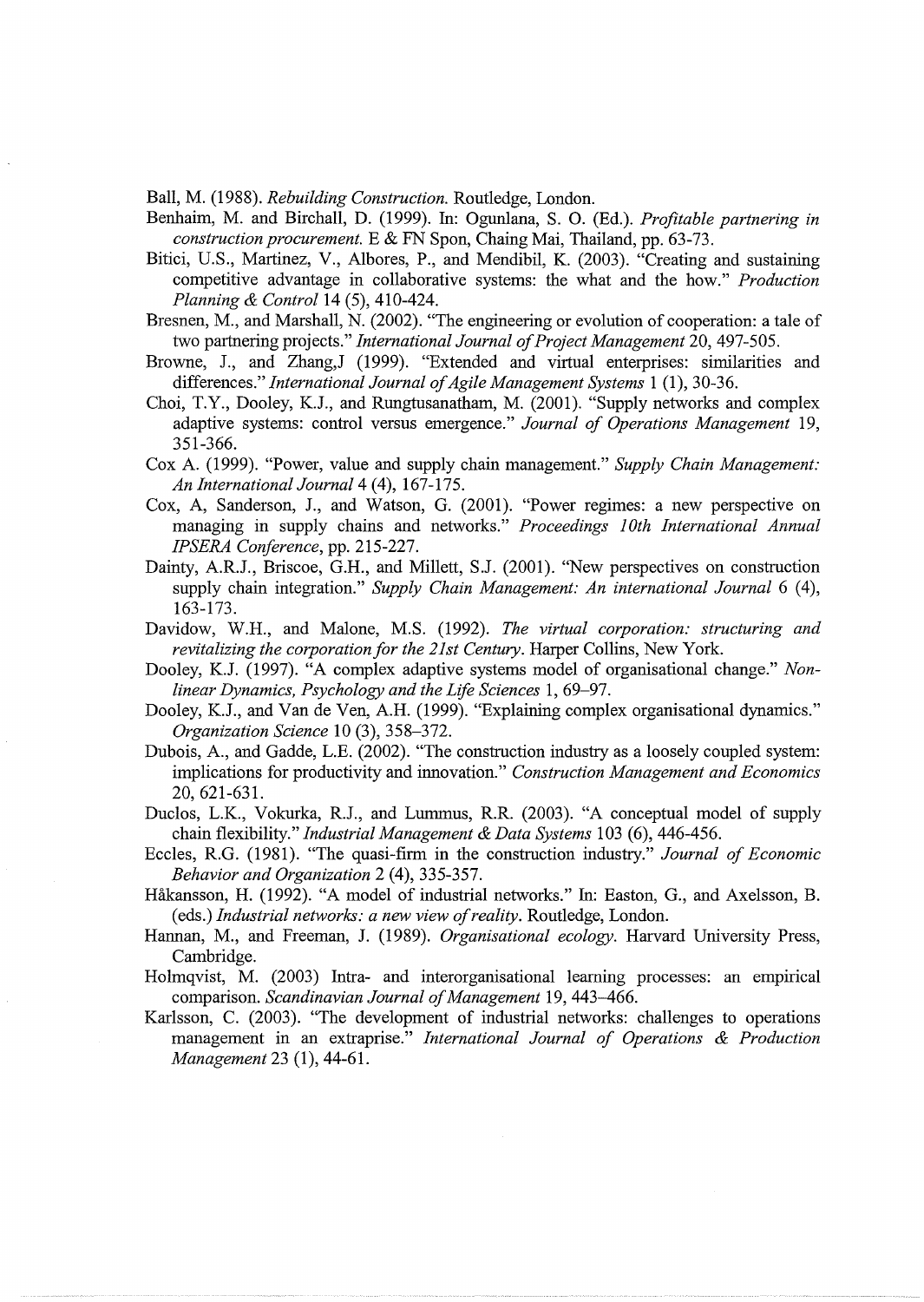- Komelius, L., and Wamelink, J.W.F. (1998)."The virtual corporation: learning from construction." *Supply Chain Management* 3 (4), 193-202.
- Lamming, R., Johnsen, T., Zheng, J., and Harland, C. (2000). "An initial classification of supply networks." *International Journal of Operations and Production Management* 20, 675-691.
- Langlois, R.N. (2002). "The vanishing hand: the changing dynamics of industrial capitalism." White paper. November 2002. 65 p.
- Larsson, R., Bengtsson, L., Henriksson, K., & Sparks, K. J. (1998). The interorganisational learning dilemma: Collective knowledge development in strategic alliances. *Organization Science* 9, 285-305.
- Latham, M. (1994). *Constructing the team.* HMSO, London.
- Lehtinen, U. (2001). "Evolving supply chain structures: problems and management." *Proceedings lOth International Annual IPSERA Conference.* 611-619.
- Lewin, A.Y. (1999). "Application of complexity theory to organisation science." *Organization Science* 10 (3), 215.
- London, K.A., and Kenley, R. (2001). "An industrial organization economic supply chain approach for the construction industry: a review." *Construction Management and Economics* 19, 777-788.
- Love, P.E.D., Irani, Z., Cheng, E., and Li, H. (2002). "A model for supporting interorganisational relations in the supply chain." *Engineering, Construction and Architectural Management* 1 (9).
- Morel, B., and Ramanujam,R. (1999). "Through the looking glass of complexity: the dynamics of organisations as adaptive and evolving systems." *Organization Science* 10 (3), 278-293.
- Nicolini, D., Holti, R., and Smalley, M. (2001). "Integrating project activities: the theory and practice of managing the supply chain through clusters." *Construction Management and Economics* 19, 37-47.
- O'Neill, H., and Sackett, P. (1994). "The extended manufacturing enterprise paradigm." *Management Decision* 32 (8), 42-49.
- Palaneeswaran, E., Kumaraswamy, M.M., and Zhang, X.Q. (2001). "Reforging construction supply chains: a source selection perspective." *European Journal of Purchasing* & *Supply Management* 7, 165-178.
- Powell, W.W. (1990). "Neither market nor hierarchy: network forms of organization." In: Staw, B.M., and Cummings, L.L. (eds.). *Research in Organisational Behavior* 12. JAI-Press, Greenwich. 295-336.
- Pryke, S. (2002). "Construction coalitions and the evolving supply chain management paradox: progress through fragmentation." *Proceedings COBRA 2002 conference,* 5-6 September 2002, Nottingham UK.
- Pryke, S (2003). "Exploring radical changes in key skill clusters in UK construction project teams." Proceedings BEAR 2003 conference, 9-11 April 2003, Salford UK.
- Rigby, C., Day, M., Forrester, P., and Burnett, J. (2000). "Agile supply: rethinking systems thinking, systems practice." *International Journal of Agile Management Systems* 2 (3), 178-186.